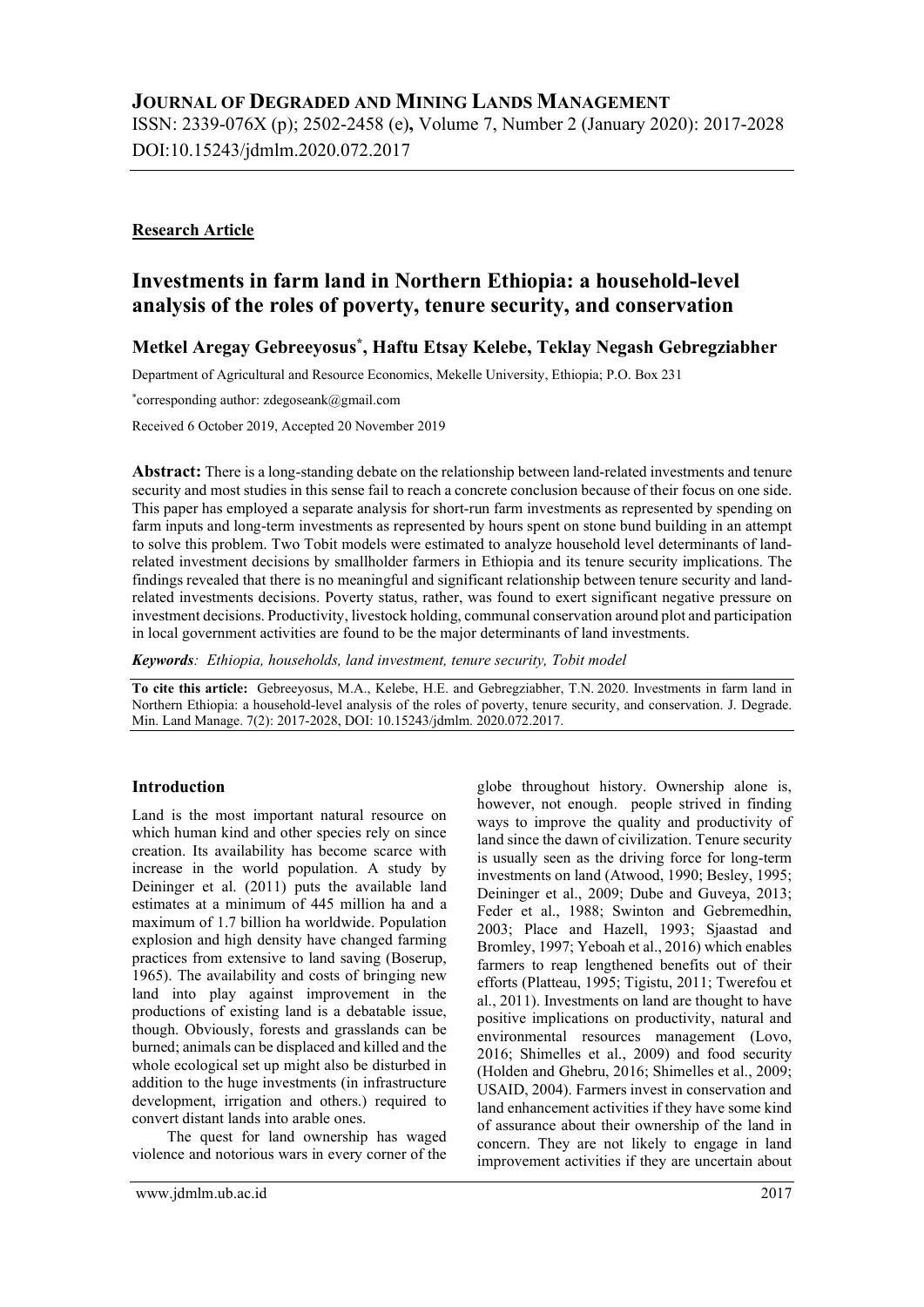their tenure security (Foltz et al., 2000; Tigistu, 2011). Other studies view their findings the other way round i.e. investments on land enhances tenure security, not vice versa (for example see Akalu et al., 2016; Brassel et al., 2002; Ostuka and Place, 2001; Sjaastad and Bromley, 1997). In addition to the above contrary causations, some other studies (see for example Fenske, 2011; Holden and Yohannes, 2002; Migot-Adholla et al., 1991; Twerefou et al., 2011) have also found negligible linkages between tenure security and investment decisions by farmers. The findings on tenure security vis-à-vis investment are mixed and inconclusive in this regard (Shädler and Gatzweiler, 2013; Trebilcock and Veel, 2008). These self-contradicting far from harmony findings are part of the motivations for this study. In assessing the determinants of land investment, one visible limitation of most of the above-mentioned studies is lack of distinction between short term and long-term land investments. A separate analysis for both types of investments is made in an attempt to fill this gap.



Figure 1: Conceptual framework of the study Source: Conceptual Framework Compiled by the Authors

In addition to this, poverty status of households is included in the model as a new dimension to the existing literature. The paper is organized as follows; section two deals with the theoretical background of the study and its place in the literature. It also briefly introduces to the Ethiopian land tenure system and history. The third section is dedicated to the research methodology and the fourth section includes results and discussions. The final part is reserved for the conclusion.

#### Theoretical background and literature

The conceptual framework of investment and tenure security relationship emanates from the neoclassical economic theory of households where agricultural households pursue the objective of utility maximization (Ellis, 2000; Aymaga and Dzanku, 2013). Individualization of land rights enhances investment on land by improving land tenure security which in turn increases the productivity of the land in concern. The positive impacts of investment on productivity, on the other

hand, can reinforce land tenure security. This bidirectional causality makes the relationship between tenure security and investment very complex (Twerefou et al., 2011).

The paper uses the conceptual framework in figure 1. Secured land rights give farmers incentives to invest in their land which in turn increases productivity. Higher tenure security, by increasing expected investment, also motivates increased credit demand for further investment. The improved productivity also increases expected investment and further reinforce tenure security (Aymaga and Dzanku, 2013; Ghebru and Holden, 2015). This improvement in productivity can, in turn, contribute to the poverty reduction effort. The Ethiopian constitution gives farmers use rights only which make them users than owners of land. The three channels, through which secure land property rights can increase agricultural productivity that were identified by Besley (1995) come into play here: long-term investment in land,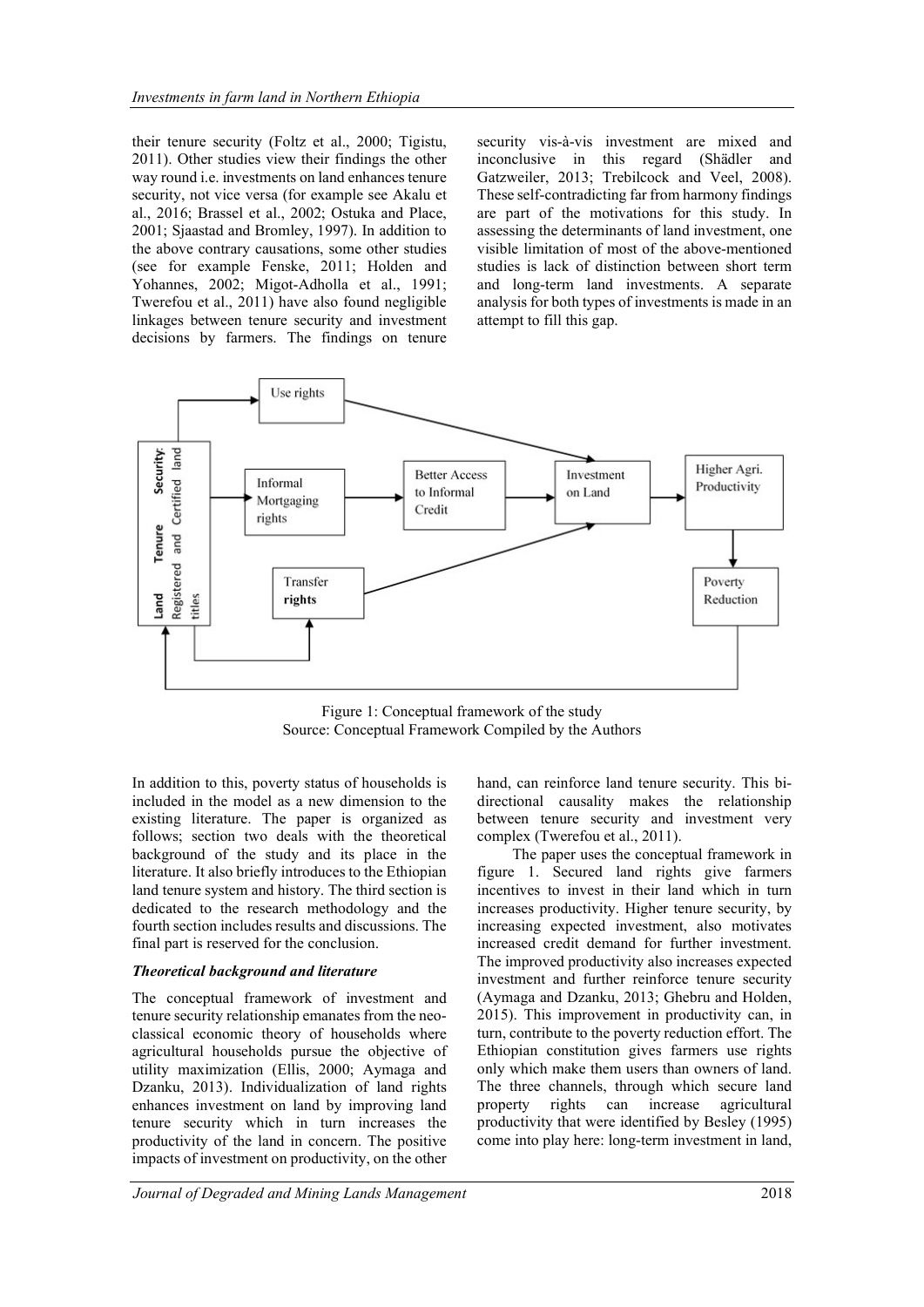smooth functioning of the land markets, and access to credit or collateral arrangements.

Although endowed with only use rights, Ethiopian farm households' length of using their land is not limited by law (Tigistu, 2011). Longterm investment of land comes with the expectation of long-term benefits. Tenure security/insecurity highly affects this expectation. Tenure security indicators such as ownership of officially documented land certificate and confidence against fear of land appropriation improve the landholders' sense of tenure security and thereby create motivation to invest in land. The owner of the land feels confidence that the fruits of his/her investment will not be appropriated by someone (Atwood, 1990; Besley, 1995; Deininger and Jin, 2006; Dercon et al., 2005).

Regarding the functioning of land markets and credit access, they are only informally practiced by farmers in Ethiopia. There are also informal mortgaging and leasing activities across the country. Imperfections in such activities can be worse when the formal land use arrangements are in place (Ghebru and Holden, 2015; Zemen, 2013). Land cannot formally be used as collateral for credit usage in the Ethiopian case. There is no legal instrument which encourages mortgaging of farmers land use rights.

Dercon et al. (2005) has found that secure and transferable land rights promote investment on land and efficiency of resource use with three justifications: firstly, secure rights encourage long term investments on land because farmers feel secure about their fruits; secondly, security of ownership of land enhances credit worthiness of farmers; and lastly, it allows for flexible and efficient factor mobility.

Concerning the ambiguity of tenure security vis-à-vis land investment relationship, Deninger et al. (2003) state that there must be a distinction between tenure security and transferability of land rights in modelling households' investment decisions as a two period moves. Higher tenure security will lead to higher investment on land if investment is only undertaken for the sole purpose of productivity improvement. The effect of transferability of land, to the contrary, is certain. Higher transferability of land rights results in a positive impact on farmers' investment as it allows them to capitalize on their investments even if they do not cultivate their land in the second period. Households invest in the first period and produce in the second period with the expectation of increasing wealth (Dube and Guveya, 2013).

To study the relationship between investment on land and tenure security status, it is important to identify and analyze the determinants of investment on farmland. In doing so many studies

have attempted to approximate it by various specific variables. There are studies which used construction and maintenance of soil and water conservation and plot borders (Deininger et al., 2003; Deininger et al., 2009; Dube and Guveya, 2013; Gebremedhin et al., 2003; Ghebru, 2012; Swinton and Gebremedhin, 2003). Other studies used soil conservation techniques, irrigation facilities, building wells and fences, fallowing and growing trees to represent investment on farmland (Deninger et al., 2003; Dercon et al., 2005; Dube and Guveya, 2013; Foltz et al., 2000; Gebremedhin et al., 2003; Hayes et al., 1997; Yeboah et al., 2016). Tenure security, on the other hand, was represented by land certification or titling in a handful of studies (Deininger et al., 2011; Dube and Guveya, 2013; Feder and Onchan, 1987; Hayes et al., 1997; Migot-Adolla et al., 1991; Twerfou et al., 2011).

In Ethiopia, Deininger et al. (2011) found statistically significant and economically meaningful relationship between certification and the propensity to invest in soil and water conservation measures. Yeboah et al. (2016) found an inverse relationship between farm size and tenure insecurity while they found positive correlation between tenure insecurity and the value of farmland not the size of the farm.

Using a probit model, Dube and Guveya (2013) analyzed the relationship between landrelated investments, both at medium and long term, and tenure security in Zimbabwe. They found that farmers with more secure tenure system are likely to engage in plantation of fruit crops as indicators of long-term investments. Medium-term soil improvements, however, are not significantly affected by tenure security. With negligible investments on non-fixed assets, the study concluded that there is a strong relationship between farm investments and tenure security.

The main limitation of the studies that attempted to establish a meaningful casual relation between land investments and tenure security, regardless of the direction of the relationship, is they fail to distinguish between short term and long-term investments and most studies tend to focus on one side which complicates the analyses. Only very few studies have attempted to analyze the relationship between investment and tenure security by distinguishing short term and long-term investments on land (Swinton and Gebremedhin, 2003; Gebremedhin et al., 2003; Hayes et al., 1997).

Swinton and Gebremedhin (2003) on their study in Northern Ethiopia identified between short term and long-term investments and analysed their relationship with tenure security. The study represented long-run investment on land by the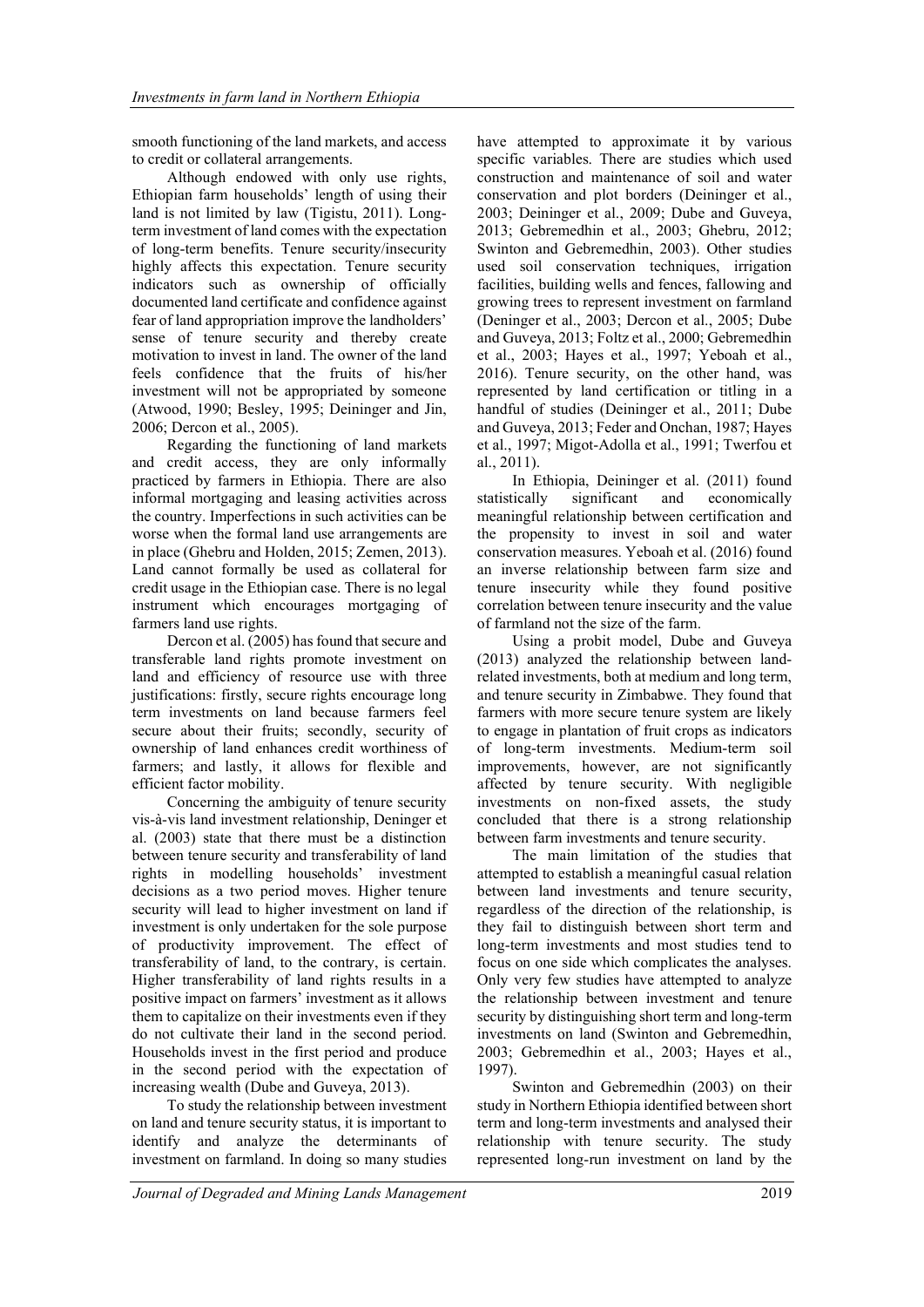construction of stone terraces and the results showed that long term investments are associated with secure land tenure, labour availability, proximity to the farmstead and learning opportunities from local food-for-work projects. On the other hand, short-term investments which were represented by soil bunds construction were strongly linked to land tenure insecurity. Another study which makes a distinction between short and long-term investments on land was undertaken by Hayes et al. in 1997 in Gambia. The study found the probability of constructing fences and wells as a representative of investment on land was motivated by the existence of strong tenure rights.

This study creates a clear distinctive analysis of short and long-term land-related investments and includes the poverty status of farm households as a decisive determinant of investment activities.

#### Materials and Methods

#### The study area

This study was undertaken in Tigrai, the Northern parts of Ethiopia. Three districts (*Woredas*) namely Atsibi-wenberta, Hintalo-wajerat and Kolatembien were randomly selected to represent three different agro-ecological zones i.e. Highland, Midland and lowland (Dega, Woynadega and Kola in their local terms). The selected districts represent the heterogeneity of investment behaviour of farm households in various agro ecological zones. The type of agriculture practiced in terms of the major crops grown, animals reared, and the overall agricultural land investments practices are different for the selected districts. Three representative Tabias (one from each district) were selected randomly for the survey.

#### Sampling procedure and the data

The study employed multistage area sampling technique to select 231 representative households from the three districts: out of the three districts three  $tabias<sup>1</sup>$  were selected randomly, out of the three *tabias* (one *tabia* from each district) six kushets were selected randomly (two kushets from each Tabia) and finally 231 households were randomly selected from the selected kushets. Equation 1 as suggested by Watson (2001) was employed to select the 231 representative households out of the target 965 households in the three Tabias. Structured questionnaire, key informant interview (KII) and field observations were used to acquire the required data. The

structured questionnaires targeted household heads of the randomly selected households. With openended and closed ended questions, the questionnaire was designed to gather data on demographic and socio-economic characteristics of households, biophysical features of plots, institutional factors, and access to infrastructures. Data were collected by trained and experienced enumerators on the close supervision of the researchers. Published and unpublished government reports of the study sites were the sources of the secondary data used for the study.

n = ୮(ଵି୮) మ ౖమ ା ౦(భష౦) ొ ……..…………………………. (1)

where  $n =$  is the sample size;  $N=$  is the population size;  $Z=$  confidence level at 95%,  $Z=$  1.96, P= estimated population proportion (50%),  $e = 0.06$ .

#### Data analysis

#### The econometric model

An econometric model based on Feder (1987) where farmers invest on agricultural land based on their level of tenure security was developed. Households are assumed to increase their utility in the present value of future income, characteristics of the household and asset holding of the household. Assuming the household as a utility maximizing agent, the model is set as follows:

#### $Inv = f (HH characteristic, Asset, Plot, Tenure,$ Location and Participation, Conservation)

The dependent variable is  $Inv$ . which is an indicator of short term and long-term investments made for land improvements by the farmers. The short-term investments are represented by the value of various farm inputs (fertilizer, improved seeds, herbicides, pesticides, and paid labour) and the long-term investments are represented by the number of hours spent on the construction of stone bunds. The explanatory variables are classified as variables that reveal household characteristics; variables related to asset holding, plot characteristics, tenure related variable, conservation related variables, and location and institutional variables. The variables related to household characteristics include marital status, age, dependency ratio, poverty status of households, and the level of education. Regarding the variables related to asset holding, livestock holding (as indicated by Tropical Livestock Units), farmland size owned by the household, value of agricultural output and off and non-farm income are included. The plot characteristics variables

<sup>&</sup>lt;sup>1</sup> Tabia is a local administrative unit smaller than a district and kushet is an administrative unit smaller than tabia.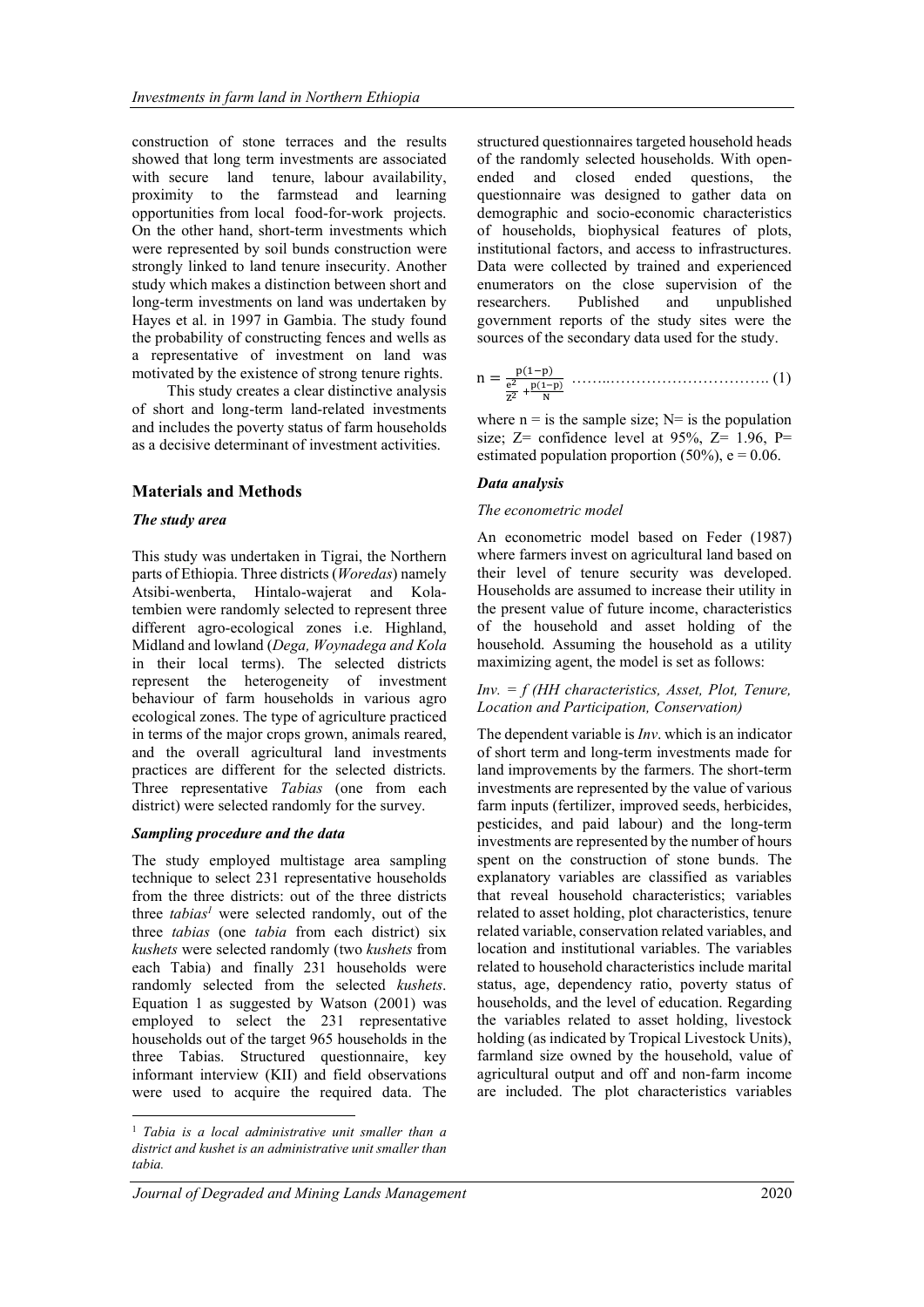have to do with the soil types of the plots and the type of plots. Land tenure variables include land certification and fear of land appropriation. A number of location and institutional related variables such as access to credit services, distance to nearby market, political participation in the community, participation in trainings about soil and water conservation, access of media, and access to irrigation. The conservation related variables include communal conserved land around ones plot and involvement in community soil and water conservation. A standard Tobit model was used to estimate the investment activities of the sampled households as shown by equation 2 and 3.

where  $i = 1, 2, 3, \ldots, n$ , n indicates the observation,  $y_i^*$  is an unobserved /latent variable,  $x_i$  is a vector of the various explanatory variables included,  $\beta$  is a vector of unknown parameters, and  $\varepsilon_i$  is a disturbance term which is assumed to be IID  $(0, \delta^2)$ and independent of  $x_i$ . This is a censored model where observations are censored from below (Greene, 2003).

#### Results and Discussion

#### Descriptive statistics

The descriptive statistics of the variables included in the study is presented in table 1 by classifying the explanatory variables into six categories. In the first category, variables related to household characteristics such as sex, age, marital status, dependency ratio and poverty status are included. Male-headed households comprise about 78 percent of the sampled population and about 86 percent of the households are occupied by married people. 46 percent of the respondents can read and write. The mean dependency ratio per household is found at 1.06. Regarding poverty status, poorer people are expected to invest less on land. Poverty status of households was determined by taking the international absolute poverty line of USD 1.90 per adult per day adjusted to purchasing power parity. Accordingly, about 52 percent of the households are found to be poor. The average family size in the study area is about six and the average age of household heads is 45 years.

In the second category, we have explanatory variables related to households' asset holding. The average livestock holding of households as measured by TLU is four. Another variable in this category is the size of land holding by households. The average land holding per household is around

three *tsmad* which is only two third of a hectare. Another variable included in this category is productivity which is measured by dividing the total annual produce by the size of land holding. The average productivity is ETB 14,573.53 annually which is expected to affect investment positively. Total value of assets which is about ETB 67,135.5 is also expected to have positive effect on investment. Off farm income, with annual average of ETB 5560.75, and total expenditure by household are also included as an explanatory variables in this category.

Explanatory variables related to location and institutions made up the third category. Variables such as access to irrigation, credit, media, and land related trainings which are expected to affect the probability of investment on land are included in this category positively. Only 11 percent of the sampled population has access to irrigation, 48 percent has access to credit, and 33 percent has access to land related trainings. The average distance to the local administration office is 56 walking minutes where as it is 30 Walking minutes to the nearby market. The woreda dummy which takes the relatively less fertile Atsbiwenberta as a reference to the districts included in the study.

Another variables included here fall under the conservation category. Participation of the household in community soil and water conservation activities and the existence of conserved land around the households' plots which are expected to affect the investment decisions of households negatively. 86 percent of the sampled population participates in community soil and water conservation activities and 71 percent of them have communal conservation around their plots. In the tenure security variables, land certification and fear of land appropriation are included. The majority of the respondents have certified land (87%) and only 14 percent of the respondents have fear of any sort of land appropriation. Variables related to plot characteristics are included in the final group. Here, we have soil fertility variable represented by poor fertility as a reference and soil type variable represented by sandy soil as a reference. We have also removal of top soil and reduction in crop yield in addition; where 52 percent of the sampled households perceive there is reduction in crop productivity and 74 percent of perceive there is top soil removal. The study has included two dependent variables. Households annual spending on farm inputs, which amounts to ETB 1,513.2 annually, is taken as representative of short-term investments in farmland. To represent long-term investments on land, we have used households' participation in stone bund construction on their plots.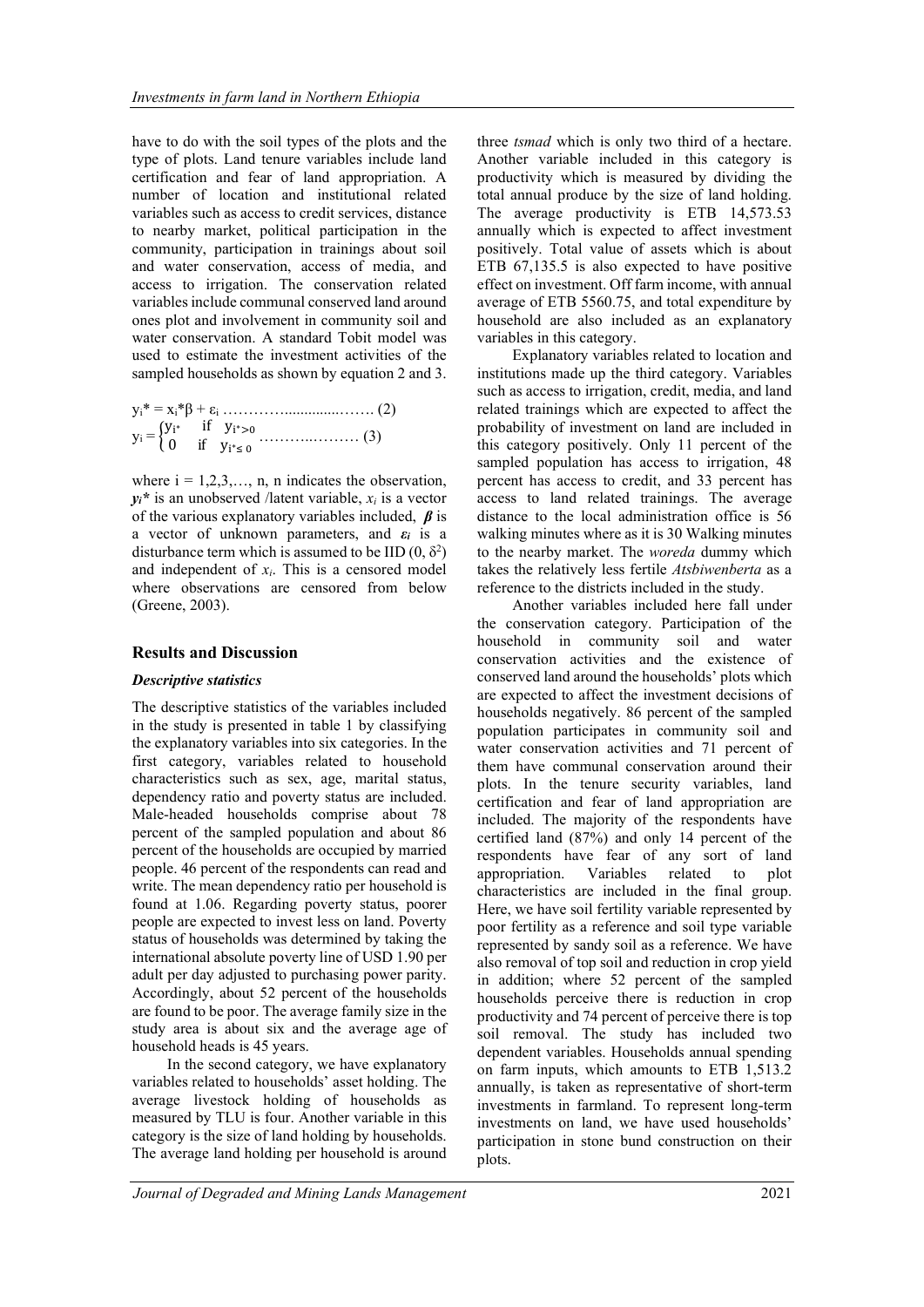Table 1. Descriptive statistics of the study variables.

| <b>Variable Description</b>                                               | Mean     | <b>Standard</b>  |
|---------------------------------------------------------------------------|----------|------------------|
|                                                                           |          | <b>Deviation</b> |
| <b>Household Characteristics</b>                                          |          |                  |
| Sex of the household head (dummy $1 =$ male, $0 =$ female)                | 0.78     | 0.41             |
| Literacy (Dummy $1 = \text{can read}$ and write; 0, otherwise)            | 0.46     | 0.5              |
| Family size (number)                                                      | 5.67     | 2.02             |
| Age of household head (Number of years)                                   | 45.08    | 13.17            |
| Dependency ratio ((family members $\leq$ 15 and $\geq$ 64)/Ages 15 to 64) | 1.06     | 0.84             |
| Poverty status of household (dummy $1 = poor$ , $0 = otherwise$ )         | 0.51     | 0.5              |
| Marital Status of household head (dummy $1 =$ , married, $0 =$ otherwise) | 0.86     | 0.35             |
| <b>Households' Asset Holding</b>                                          |          |                  |
| Productivity (Total produce in ETB/land holding)                          | 14573.53 | 31338.84         |
| Land holding in Tsmad <sup>2</sup>                                        | 2.7      | 1.8              |
| Off farm Income in $ETB3$                                                 | 5560.75  | 10121.12         |
| Total Value of assets in ETB                                              | 67135.5  | 87529.27         |
| Household livestock holding in TLU                                        | 4.09     | 2.7              |
| Total expenditure in ETB                                                  | 27386.52 | 22086.43         |
| <b>Location and Institutional variables</b>                               |          |                  |
| Access to Irrigation (dummy $1 = yes, 0 = no$ )                           | 0.11     | 0.31             |
| Distance to local Administration (in walking minutes)                     | 55.77    | 39.17            |
| Credit Access (dummy $1 = yes$ , $0 = no$ )                               | 0.48     | 0.5              |
| Access to media (dummy $1 = yes$ , $0 = no$ )                             | 0.67     | 0.47             |
| Distance to nearby market (in walking minutes)                            | 29.77    | 22.45            |
| Local government position (dummy $1 = yes$ , $0 = no$ )                   | 0.43     | 0.5              |
| Land related training (dummy $1 = yes, 0 = no$ )                          | 0.33     | 0.47             |
| Woreda dummy ( $1 =$ Atsbi Wonberta, $0 =$ otherwise)                     | 0.34     | 0.47             |
| <b>Conservation Related Variables</b>                                     |          |                  |
| Participation in Community SWC activities (dummy $1 = yes$ , $0 = no$ )   | 0.86     | 0.35             |
| Community conserved land around (dummy $1 = yes$ , $0 = no$ )             | 0.71     | 0.45             |
| <b>Plot Characteristics</b>                                               |          |                  |
| Soil Fertility (dummy $1 = poor$ , $0 = otherwise$ )                      | 0.29     | 0.45             |
| Soil type (dummy $1 =$ sandy, $0 =$ otherwise)                            | 0.17     | 0.38             |
| Removal of top soil (dummy $1 = yes$ , $0 = no$ )                         | 0.74     | 0.44             |
|                                                                           |          |                  |
| Reduction in crop yield (dummy $1 = yes$ , $0 = no$ )                     | 0.52     | 0.5              |
| <b>Tenure Security Variables</b>                                          |          |                  |
| Certificate of ownership (dummy $1 = yes$ , $0 = no$ )                    | 0.87     | 0.34             |
| Fear of land appropriation (dummy $1 = yes$ , $0 = no$ )                  | 0.14     | 0.35             |
| <b>Dependent Variables</b>                                                |          |                  |
| Farm Inputs (value in ETB)                                                | 1513.2   | 1049.9           |
| Stone bund construction in meters                                         | 89.59    | 274.53           |

The annual stone bund construction is measured by the length of stone bunds constructed in own plot in meters. Households have built about 85.59 meters of stone bunds in a year, on average.

#### Econometric results short term land-related investment

The results of the Tobit regression for short term land-related investment is presented in Table 2. Among the included socio-economic and

Journal of Degraded and Mining Lands Management 2022

demographic variables family size, the age variables and poverty status significantly affect the short-term investments decisions of households. Family size is significant at 10% with positive coefficient signifying that larger families tend to spend more on farm inputs than smaller families. Age and age squared are found to be significant at 10% and with the priori expected signs. Poverty status of households revealed strong negative relationship with the spending on farm inputs.

<sup>&</sup>lt;sup>2</sup> Tsmad a local land measurement which is  $\frac{1}{4}$  of a hectare. <sup>3</sup> ETB stands for Ethiopian Birr, Ethiopian Monetary unit  $(1 \text{ USD} = 31.3966 \text{ E} \cdot \text{T} \cdot \text{B})$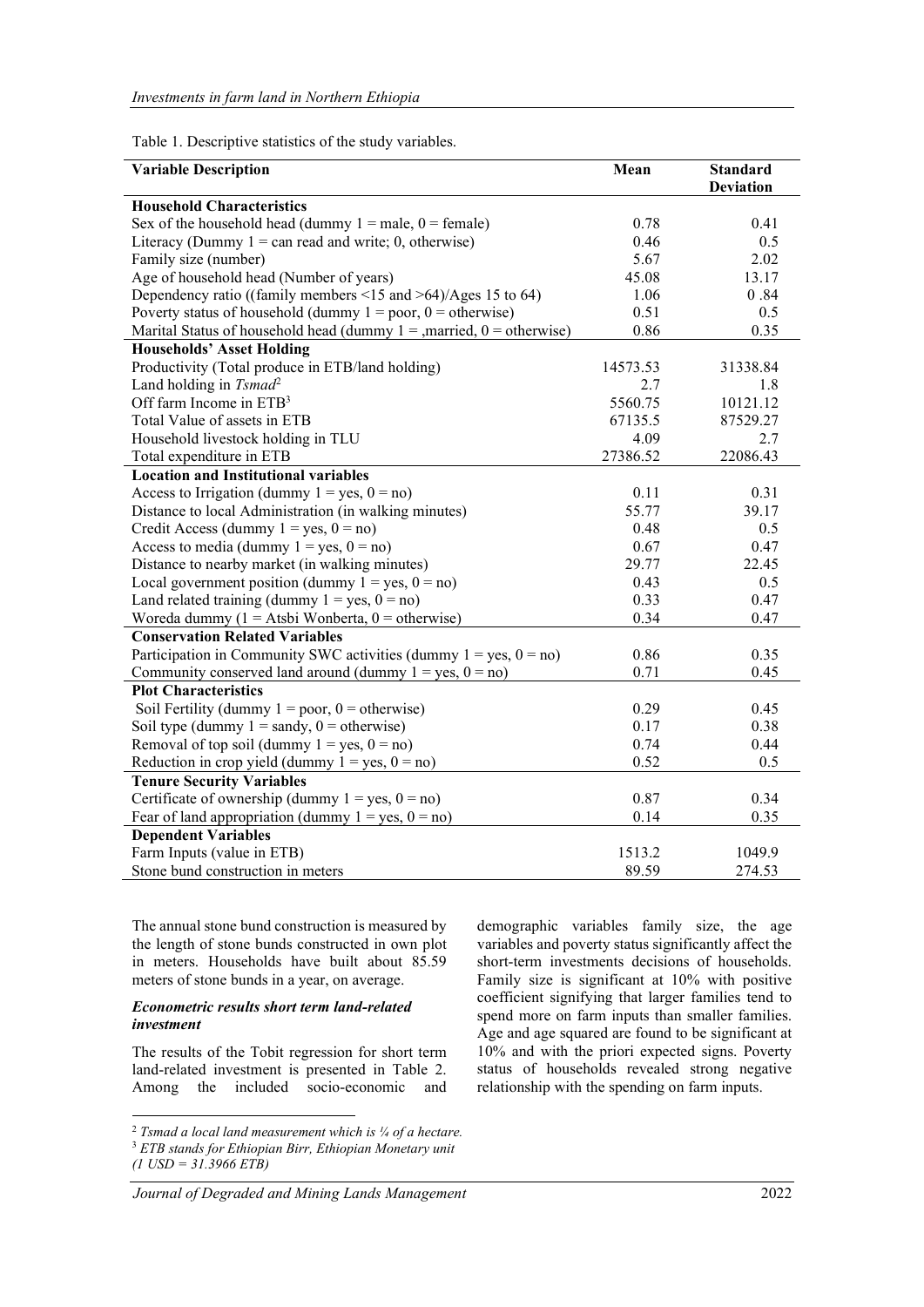The fact that the variable poverty status is significant at 1% indicates poorer households are less likely to spend more in farm inputs as compared to the non-poor ones. On the other hand, the impact of other variables in this category such as sex of the household head, literacy, marital status, and dependency ratio are found to be insignificant.

|  |  |  |  |  |  | Table 2. Tobit regression results of the short-term investment decision. |  |
|--|--|--|--|--|--|--------------------------------------------------------------------------|--|
|--|--|--|--|--|--|--------------------------------------------------------------------------|--|

| <b>Explanatory variables</b>                       | Coef.     | <b>Robust SE</b> | t-statistics     |
|----------------------------------------------------|-----------|------------------|------------------|
| <b>Household Characteristics</b>                   |           |                  |                  |
| Sex of household head                              | $-178.64$ | 163.64           | $-1.09$          |
| Literacy                                           | 112.31    | 118.62           | 0.95             |
| Family size                                        | 77.13     | 41.09            | 1.88*            |
| Age of household head                              | 37.47     | 22.17            | $1.69*$          |
| Age of household head squared                      | $-0.37$   | 0.21             | $-1.74*$         |
| Dependency ratio                                   | 17.27     | 54.46            | 0.32             |
| Poverty status of household                        | $-396.96$ | 138.08           | $-2.87***$       |
| Marital Status                                     | 103.14    | 165.15           | 0.62             |
| <b>Households' Asset Holding</b>                   |           |                  |                  |
| Productivity                                       | 0.006     | 0.002            | $3.70***$        |
| Land holding                                       | 230.94    | 42.85            | 5.39 ***         |
| Off farm Income                                    | $-0.0009$ | 0.005            | $-0.17$          |
| Total Value of assets                              | 0.002     | 0.002            | 1.33             |
| Household livestock holding                        | 82.90     | 30.80            | $2.69***$        |
| Total expenditure                                  | 0.0002    | 0.005            | 0.04             |
| <b>Location and Institutional variables</b>        |           |                  |                  |
| Access to Irrigation                               | 114.48    | 190.14           | 0.60             |
| Distance to local Administration                   | $-0.18$   | 2.13             | $-0.08$          |
| <b>Credit Access</b>                               | 29.20     | 110.19           | 0.26             |
| Distance to market                                 | $-0.020$  | 1.58             |                  |
| Access to media                                    | 194.17    | 99.43            | $-0.01$          |
| Distance to main road                              |           | 1.72             | $1.95*$          |
|                                                    | 1.27      |                  | 0.73<br>$2.32**$ |
| Local government position                          | 239.44    | 103.41           |                  |
| Woreda dummy                                       | 205.07    | 176.97           | 1.16             |
| <b>Conservation Related Variables</b>              |           |                  |                  |
| Participation in Community SWC                     | $-31.09$  | 127.90           | $-0.24$          |
| Community conserved land around                    | $-219.92$ | 116.07           | $-1.89*$         |
| <b>Plot Characteristics</b>                        |           |                  |                  |
| Soil Fertility                                     | 62.46     | 105.03           | 0.59             |
| Soil type                                          | $-97.41$  | 170.07           | $-0.57$          |
| Removal of top soil                                | 368.01    | 134.26           | 2.74***          |
| Reduction in crop yield                            | $-278.43$ | 127.26           | $-2.19**$        |
| Slope                                              | $-95.98$  | 129.30           | $-0.74$          |
| <b>Tenure Security Variables</b>                   |           |                  |                  |
| Fear of land appropriation                         | 52.60     | 128.99           | 0.41             |
| Certificate of ownership                           | 64.93     | 170.17           | 0.38             |
| Constant                                           | 1112.97   | 560.83           | $1.98*$          |
| Number of $obs = 231$                              |           |                  |                  |
| $F(31,200) = 7.58$                                 |           |                  |                  |
| $Prob > F = 0.0000$                                |           |                  |                  |
| Log pseudolikelihood = $-1778.3151$                |           |                  |                  |
| Pseudo $R^2 = 0.0526$                              |           |                  |                  |
| 9 left-censored observations at FarmInput $\leq 0$ |           |                  |                  |
| 222 uncensored observations                        |           |                  |                  |

The dependent variable is the value of farm inputs in ETB

\*, \*\*, \*\*\* indicate significance at 10%, 5% and 1% respectively.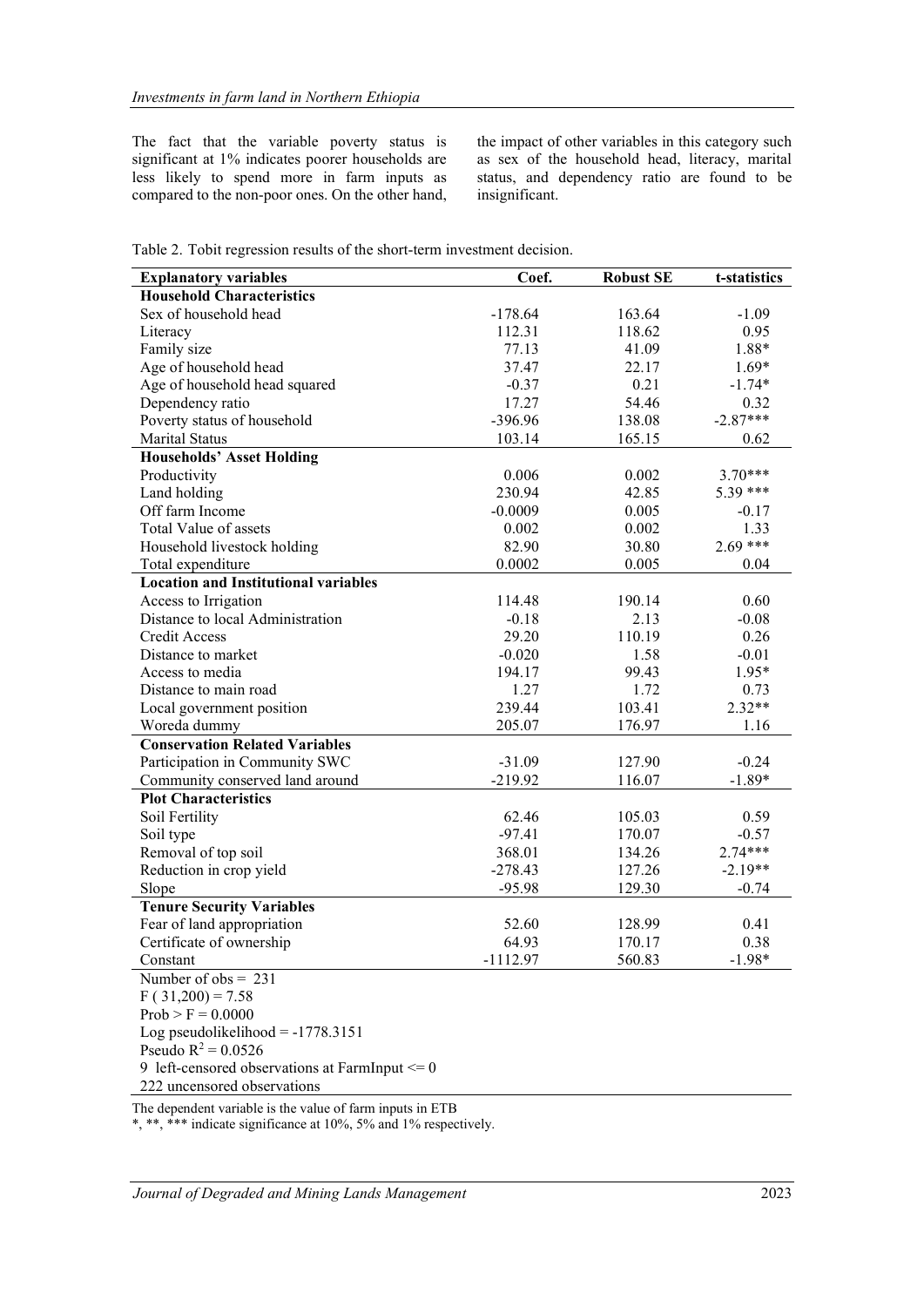The tenure security variables included in the model have no significant effect on the short-term investments decisions of households as represented by spending on farm inputs. Both fear of land appropriation by households and ownership of land certificates fail to exert any significant effect on the spending towards farm inputs such as fertilizer, improved seeds, herbicides, and pesticides.

Productivity, size of land holding and livestock holding were found to affect the investment decisions on farm inputs positively and significantly among the household asset holding variables. The 1% significance of the productivity variable and its positive association with farm inputs spending shown in Table 2 reveals that households spending on farm inputs increases with improvement in productivity. Households with larger farm lands are also found to spend more on farm inputs. Households' livestock holding has also strong effect on farm input spending with 1% significance. An increase in livestock holding as measured in tropical livestock unit increases the probability of short term investments on farm land as represented by farm input spending.

Almost all of the location and participation variables except for the participation in local governmental positions and access to media were found to be insignificant. With increased participation in local governmental positions comes an increase in the probability of farm input spending. Household access to media is also significant at 10% showing that households with access to media are more likely to invest in farmland that their counterparts. Having a communal conserved land near ones plots was found to affect farm input investment decisions significantly. It is with the expected sign and significant at 10%. Households with communally conservation around their plots are found to invest less on farm inputs. Among the plot characteristics variables included, removal of top soil and reduction in crop productivity were found to be significant. The strong positive significance of removal of top soil indicates households invest more on plots where the top soil is removed. The relationship between reductions of crop productivity and investment decisions fail to conform to the a priori expectation. Households seem to be less motivated to use more farm inputs on farm land where there is reduction in crop productivity.

# Long term land-related investment

The tenure security variables included in the longterm investment regression were found insignificant just like the short-term analysis. The logarithmic transformation of some variables including the dependent variable was employed for the estimation to account for outliers. Table 3 show the details. As for the socioeconomic and demographic variables included, gender of the household head and the age variables were found to be significant and with the expected signs. Males were found to engage in stone bund building than women. Age and age squared have the priori expected signs and they are significant at 5%. Although not significant, the dependency ratio variable has the expected negative sign signifying that households with larger number of dependents invest less. Among the households' asset holding variables included, productivity, total value assets, livestock holding and total expenditure were found to affect decisions regarding stone bund construction significantly. The productivity variable is significant at 1% and strongly enhances stone bund construction. The value of assets, however, was significant at 10% and reveals inverse relationship with stone bund construction. Households might be choosing to spend their earnings on other assets than on land investment here. Livestock holding affects land investment decisions strongly and positively. The total expenditure variable reveals a strong positive association with stone bund construction.

All location and participation variables included in model are found to be insignificant except for the participation in local government activities. The location specific and institutional variables seem to have a negligible effect on the decision of households to construct stone bunds. On the other hand, participation in local political activities was with the expected sign and significant at 10%. Households with local government positions are more likely to engage themselves in the construction of stone bunds on their plots. Having communal conserved land around individual plots was found to be significant at 5%. Farmers seem to have found some motivation to add private stone bunds to the already communally developed land.

#### **Discussion**

Land certification and fear of land appropriation were included as tenure in/security indicators. Land certification was expected to enhance investment on land (Feder and Onchan, 1987; Deininger et al., 2009). Fear of land appropriation by others, as an indicator of tenure insecurity, was also expected to affect investment decisions negatively. Despite these expectations, the study found no significant and meaningful relationship between tenure security variables and both short term and long term investment decisions which somehow goes in line with findings by Holden and Yohannes (2002), Fenske (2011), Migot-Adholla et al. (1991).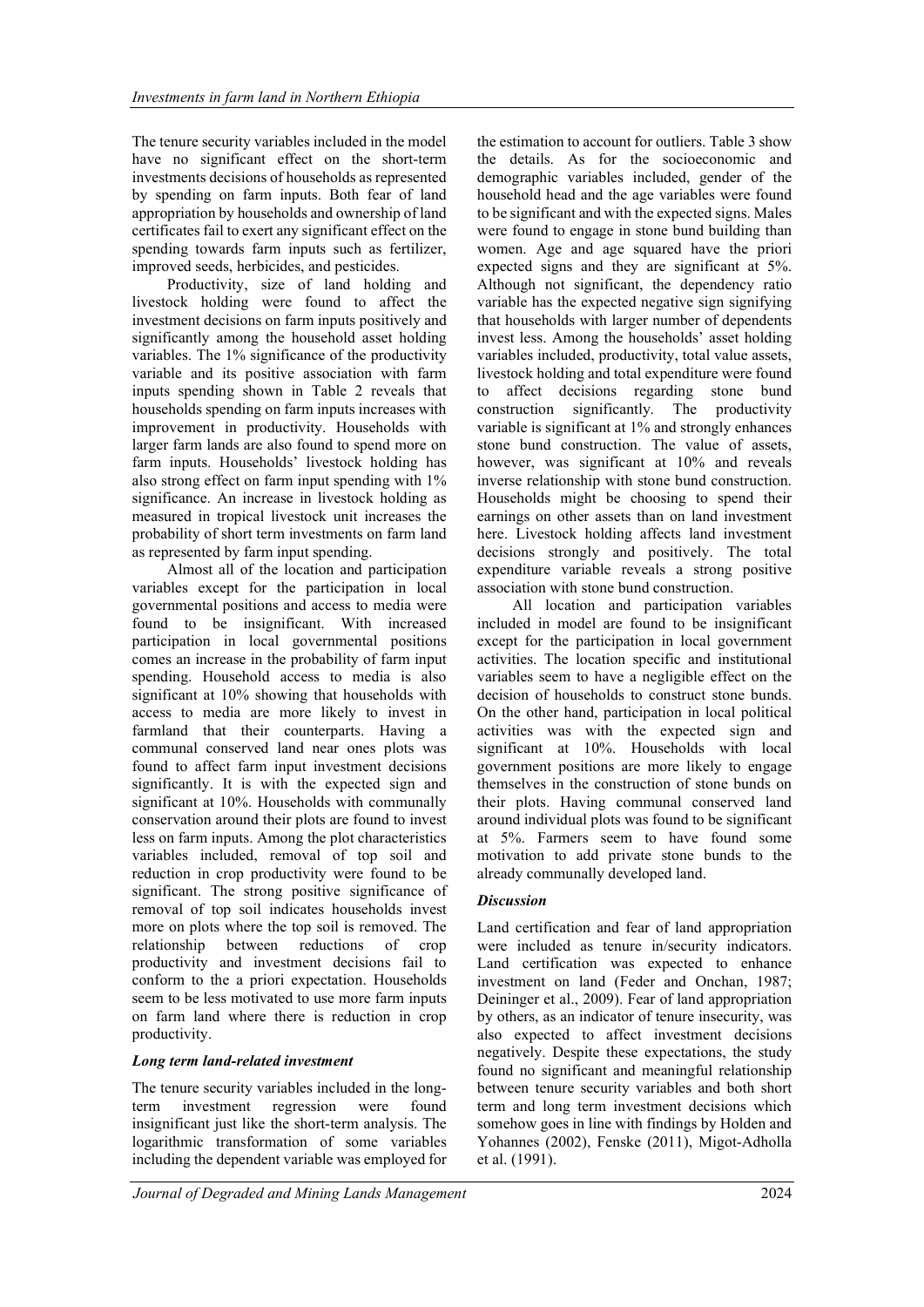| <b>Explanatory Variables</b>                | Coef.    | <b>Robust SE</b> | t-statistics |
|---------------------------------------------|----------|------------------|--------------|
| <b>Household Characteristics</b>            |          |                  |              |
| Sex of household head                       | 1.73     | 0.88             | $1.97**$     |
| Literacy                                    | $-0.22$  | 0.44             | $-0.51$      |
| Family size                                 | 0.02     | 0.14             | 0.15         |
| Age of household head                       | 0.28     | 0.11             | $2.63**$     |
| Age of household head squared               | $-0.003$ | 0.001            | $-2.81***$   |
| Dependency ratio                            | $-0.05$  | 0.23             | $-0.21$      |
| Poverty status of household                 | 0.96     | 0.60             | 1.60         |
| Marital Status                              | 0.28     | 0.89             | 0.32         |
| <b>Households' Asset Holding</b>            |          |                  |              |
| Productivity(log)                           | 0.46     | 0.16             | 2.78***      |
| Land holding                                | 0.03     | 0.14             | 0.19         |
| Off farm Income(log)                        | $-0.05$  | 0.05             | $-1.06$      |
| Total Value of assets(log)                  | $-0.24$  | 0.13             | $-1.82*$     |
| Household livestock holding                 | 0.20     | 0.09             | $2.23**$     |
| Total expenditure(log)                      | 1.32     | 0.63             | $2.11**$     |
| <b>Location and Institutional variables</b> |          |                  |              |
| Access to Irrigation                        | 0.27     | 0.60             | 0.44         |
| Distance to local Administration            | $-0.02$  | 0.01             | $-1.73$      |
| Credit Access                               | $-0.09$  | 0.40             | $-0.23$      |
| Distance to main road                       | 0.001    | 0.007            | 0.15         |
| Distance to market                          | 0.006    | 0.005            | 1.14         |
| Access to media                             | $-0.09$  | 0.44             | $-0.20$      |
| Local government position                   | 0.71     | 0.42             | $1.71 *$     |
| Land related training                       | 0.01     | 0.41             | 0.03         |
| Woreda dummy                                | 0.22     | 0.53             | 0.42         |
| <b>Conservation Related Variables</b>       |          |                  |              |
| Participation in Community SWC              | 0.40     | 0.55             | 0.72         |
| Community conserved land around             | 0.87     | 0.44             | $2.03**$     |
| <b>Plot Characteristics</b>                 |          |                  |              |
| Soil Fertility                              | 0.26     | 0.44             | 0.60         |
| Soil type                                   | $-0.81$  | 0.53             | $-1.53$      |
| Removal of top soil                         | 0.07     | 0.44             | 0.16         |
| Slope                                       | 0.003    | 0.46             | 0.01         |
| <b>Tenure Security Variables</b>            |          |                  |              |
| Certificate of ownership                    | $-0.09$  | 0.56             | $-0.15$      |
| Fear of land appropriation                  | 0.01     | 0.53             | 0.02         |
| Constant                                    | $-20.59$ | 6.09             | $-3.38***$   |
| Number of $obs = 231$                       |          |                  |              |
| LR chi2(31) = 98.12                         |          |                  |              |

Table 3.Tobit regression results of the long-term investment decision.

150 uncensored observations

81 left-censored observations at logStonbud  $\leq 0$ 

 $Prob > chi2 = 0.0000$ Log likelihood  $= -410.5203$ Pseudo R2 = 0.1068

The dependent variable is log of stone bunds constructed in meters annually,

\*, \*\*\* indicate significance at 10%, 5% and 1% respectively.

Poverty status of households was found to affect the short-term decisions to invest significantly. Poorer households were obviously found to commit fewer resources to land related investments specifically farm inputs. This result confirms Holden and Yohannes (2002) that lack of resources lead to under investment. Productivity of households revealed strong association with both short term and long-term investment decisions. This finding is in harmony with Dube and Guveya (2013) and Aymaga and Dzanku (2013). Higher agricultural productivity strongly determined the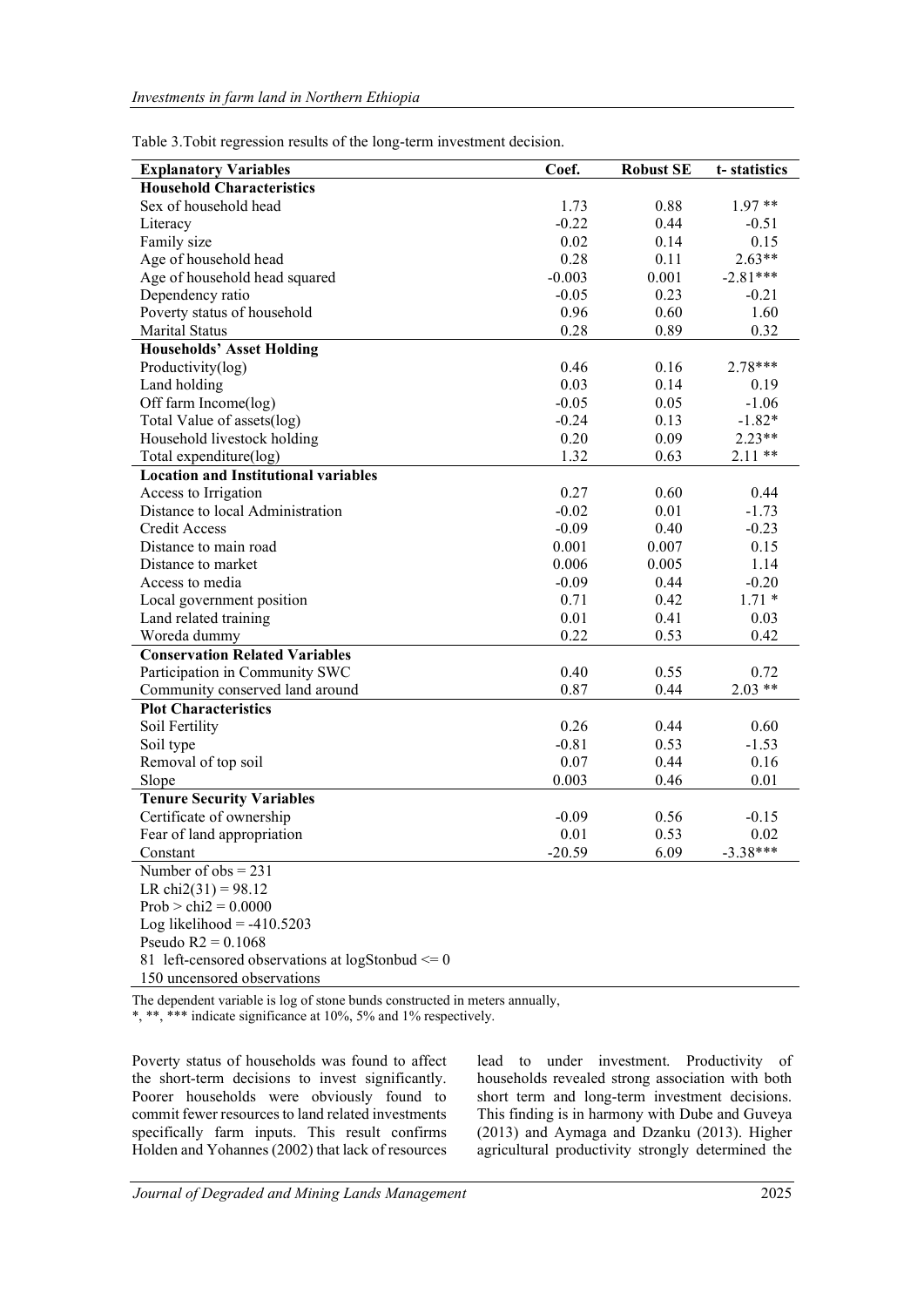decision to and the magnitude of spending in farm inputs and stone bund construction. Livestock holdings of households showed strong positive effects on both short term and long term land related investments of households. This may be due to the fact that households can commit the sales of livestock for possible land investment. The findings are contrary to those of Yeboah et al. (2016) but supports Deininger et al. (2007) and Aymaga and Dzanku (2013). Another significant variable in the household asset-holding category is size of land holding. Land holding has significant effect on farm inputs spending positively. Dube and Guveya (2013) are in harmony with this result.

Another important variable that positively affected the short term and long-term investment decisions was a position in local administrative activities. This might be because farmers involved in local government activities have first-hand awareness of agricultural policies and they have the responsibility to be role models in their society when it comes to policy issues. This goes hand in hand with the findings of Goldstein and Udry (2008) that political positions and membership of social networks are strongly associated with land related investments.

The presence of conserved communal land around ones plots shows a contradictory relationship with the short term investments and long term investments. There is negative relationship between the presence of communal conservation around and farm input spending. However, it was found to be related with long-term private investments significantly and positively. The positive finding is supported by Swinton and Gebremedhin (2003) and Akalu et al. (2016). One possible explanation for this is that communal soil and water conservation around plots have proved useful and households might think it is better to enhance this trend by constructing stone bunds than spending on farm inputs.

Among the socioeconomics and demographic variables included, age and age squared affect both short term and long-term investments significantly; sex of the household head affects the long run investment significantly, while family size affects the short-term decisions. The fact that male households invest more on land is supported by Aymaga and Dzanku (2013) and Swinton and Gebremedhin (2003). Age and age squared have strong effect on both short term and long-term investments revealing positive and negative signs respectively. This finding is in support of Chirwa (2008) and Deininger et al. (2009). This indicates that the more productive young farmers with higher energy and motivation are more likely to invest in their lands than the older ones.

# Conclusion

This paper attempted to explore investments in farm land in Northern Ethiopia with focus on household-level analysis on the roles of poverty, tenure security, and conservation. The main findings and their implications are as follows;

The findings fail to establish meaningful relationship between the tenure security variables and households land related investment decisions despite an attempt to test the relationship for both short term and long term analysis. Regarding household asset holding related variables, productivity, and household livestock holding exert a positive significant effect on household level investment decisions. The wealth increment from both variables can reinforce further investments on land. Poverty status of households which is included in the estimations significantly affected the decisions for short-term investments. Poorer households are willing to pay less for farm inputs. Participation in local governmental activities strongly and significantly affected both short term and long term household level land related investments. Farmers who participate in local political activities are better informed about the merits of land-related investment and agricultural policies. The presence of conserved communal land around on individual plots show inverse relationship with the short term investments decisions of households, however, is positively related to and long term investments.

Age and age squared are other demographics variables that affect investment decisions significantly; their signs indicate that young people are more likely to invest on land than their older counterparts. Another important significant variable with contrary effects on the short term and long-term investments is the existence of communally conserved land near to ones plots. In the long-term case the public investment seems to cause private land related investment in own plots.

# Acknowledgements

The authors would like to thank Mekelle University for funding the study.

# References

- Akalu, T., de Graaff, J. and Menale, K. 2016. Householdlevel determinants of soil and water conservation adoption phases: evidence from North-Western Ethiopian Highlands. Environmental Management 57: 620–636
- Atwood, D. 1990. Land registration in Africa: the impact on agricultural production. World Development 18(5): 659-71.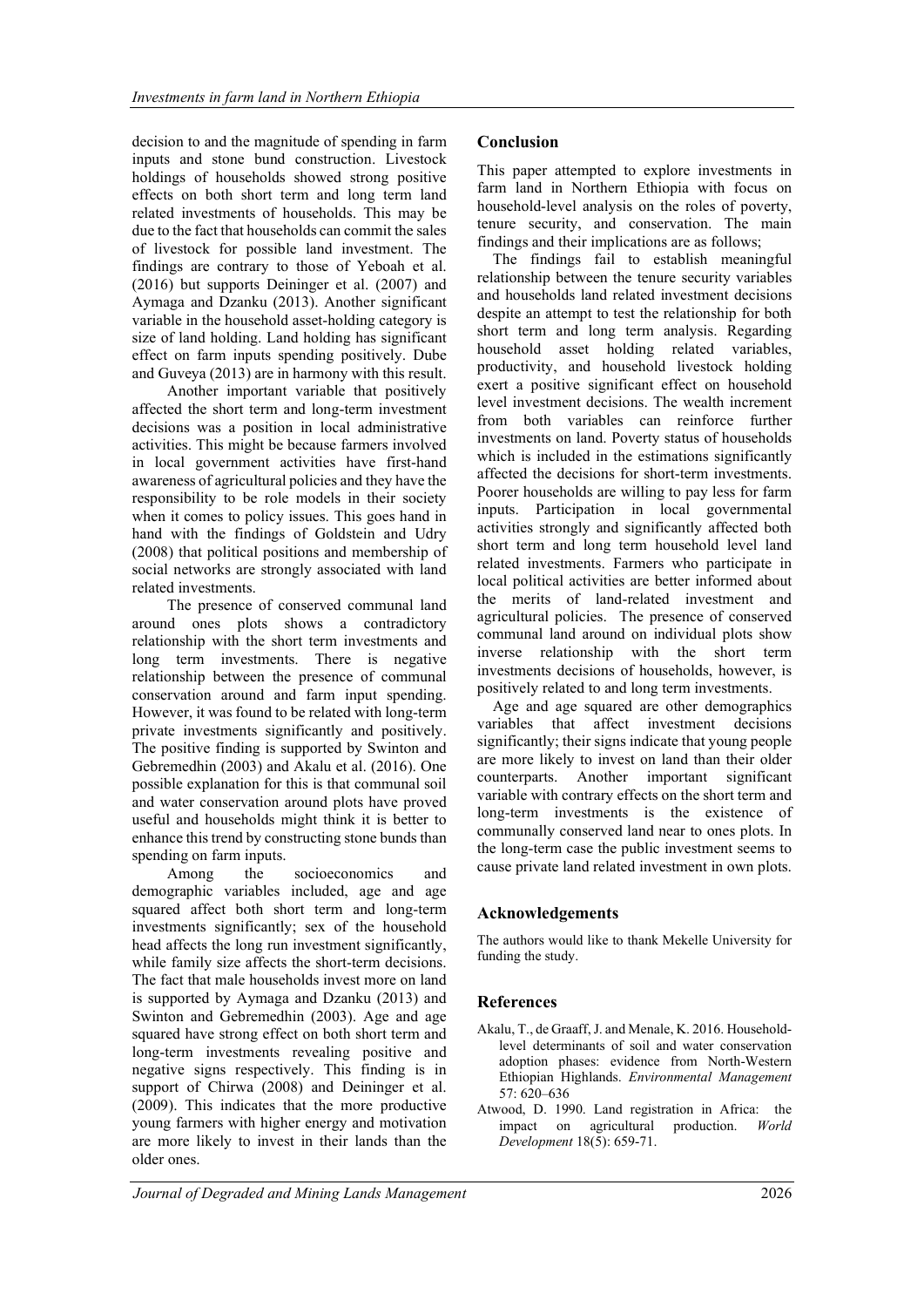- Ayamga, M. and Dzanku, F. 2013. The Land Rights and Farm Investment Ghana: The Missing Link in the Operationalisation of Tenure Security, paper presented at the 4th International Conference of the African Association of Agricultural Economists, September 22-25, 2013, Hammamet, Tunisia
- Besley, T. 1995. Property rights and investment incentives: theory and evidence from Ghana. Journal of Political Economy 103(5): 903-937.
- Boserup, E. 1965. Conditions of Agricultural Growth: The Economics of Agrarian Change under Population Pressure. Aldine Publishing Co., New York
- Brasselle, A.S., Gaspart, F. and Platteau, J.P. 2002. Land tenure security and investment incentives: puzzling evidence from Burkina Faso. Journal of Development Economics 67: 373-418.
- Chirwa, E.W. 2008. Land Tenure, Farm Investments, and Food Production in Malawi. IPPG Discussion Paper Series Number Eighteen
- Deininger, K., Ali, D.A. and Alemu, T. 2009. Impacts of Land Certification on Tenure Security, Investment, and Land Markets Evidence from Ethiopia: Environment for Development Discussion Paper Series, EfD DP 09-11
- Deininger, K., Ali, D.A. and Alemu, T. 2011. Impacts of land certification on tenure security, investment, and land market participation: evidence from Ethiopia. Land Economics 87 (2): 312-334.
- Deininger, K., Ali, D.A., Holden, S. and Zevenbergen, J. 2007. Rural land certification in Ethiopia: Process, initial impact, and implications for other African countries. World Bank Policy Research Working Paper 4218
- Deininger, K. and Jin, S. 2006. Tenure security and landrelated investment: evidence from Ethiopia. European Economic Review 50(5): 1245-1277.
- Deininger, K., Jin, S., Adenew, B., Gebreselassie, S. and Nega, B. 2003. Tenure security and land related investment: Evidence from Ethiopia. Washington DC; World Bank Policy Research, Working Paper Series 2991.
- Dercon, S., Daniel, A. and Gautam, M. 2005. Property Rights in a Very Poor Country: Tenure Insecurity and Investment in Ethiopia. GPRG-WPS-021 ESRC Global Poverty Research Group.
- Dube, L. and Guveya, E. 2013. Land tenure security and farm investments amongst small scale commercial farmers in Zimbabwe. Journal of Sustainable Development in Africa 15(5): 107-121.
- Ellis, F. 2000. Peasant Economics: Farm Households and Agrarian Development. 2nd edition. Cambridge University Press., Cambridge, United Kingdom.
- Feder, G. 1987. Land ownership security and farm productivity: evidence from Thailand. Journal of Development Studies 24: 16-30.
- Feder, G. and Onchan, T. 1987. Land ownership security and farm investment in Thailand. American Agricultural Economics 69(2): 311-320.
- Feder, G., Onchan, T., Chalamwong, Y. and Hongladarom, C. 1988. Land Policies and Farm Productivity in Thailand. Baltimore, Md.: Johns Hopkins University Press.
- Fenske, J. 2011. Land tenure and investment incentives: evidence from West Africa. Journal of Development Economics 95(2): 137-56.
- Foltz, J., Larson, B.A. and Lopez, R. 2000. Land Tenure, Investment, and Agricultural Production in Nicaragua. Development Discussion Paper No. 738, Central America Project Series, Harvard Institute for International Development, Harvard University.
- Gebremedhin, B., Pender, J. and Ehui, S. 2003. Land tenure and land management in the highlands of Ethiopia. Ethiopian Journal of Economics 8(2): 46- 63.
- Ghebru, H. 2012. Tenure (In) Security and Agricultural Investment of Smallholder farmers in Mozambique. IFPRI working paper 5.
- Ghebru, H. and Holden, S. 2015. Technical efficiency and productivity differential effects of land right certification: a quasi-experimental evidence. Quarterly Journal of International Agriculture 54(1): 1-31.
- Goldstein, M. and Udry, C. 2008. The profits of power: land rights and agricultural investment in Ghana. Journal of Political Economy 116(6): 981-1022.
- Greene, W.H. 2003. Econometric Analysis. 5<sup>th</sup> edition, Prentice Hall, New York.
- Hayes, J., Roth, M. and Zepeda, L. 1997. Tenure security, investment and productivity in Gambian agriculture: a generalized probit analysis. American Journal of Agricultural Economics 79: 369-382.
- Holden, S. and Ghebru, H. 2016. Land tenure reforms, tenure security and food security in poor agrarian economies: causal linkages and research gaps. Global Food Security 10: 21–28.
- Holden, S. and Yohannes, H. 2002. Land redistribution, tenure insecurity, and intensity of production: a study of farm households in Southern Ethiopia. Land Economics 78(4): 573-590.
- Lovo, S. 2016. Tenure insecurity and investment in soil conservation. evidence from Malawi. World Development 78: 219–229.
- Migot-Adholla, S., Hazell, P., Blarel, B. and Place, F. 1991. Indigenous land rights systems in Sub-Saharan Africa: a constraint on productivity? World Bank Economic Review 5(1): 155-75.
- Otsuka, K. and Place, F. 2001. Tenure, agricultural investment, and productivity in the customary tenure sector of Malawi. Economic Development and Cultural Change 50: 77-99.
- Place, F. and Hazell, P. 1993. Productivity effects of indigenous land tenure systems in Sub-Saharan Africa. American Journal of Agricultural Economics 75(1):10-19.
- Platteau, J.P. 1995. Reforming Land Rights in Sub-Saharan Africa: Issues of Efficiency and Equity. (UNRISD Social Development News No. 13, Discussion Paper 60), Geneva.
- Schädler, M. and Gatzweiler, F.W., 2013. Institutional environments for enabling agricultural technology innovations: The role of land rights in Ethiopia, Ghana, India and Bangladesh. ZEF Working Paper Series, Working Paper 119.
- Shimelles, T., Zahidul, K.M. and Parviainen, T. 2009. Effects of land tenure and property rights on agricultural productivity in Ethiopia, Namibia and

Journal of Degraded and Mining Lands Management 2027